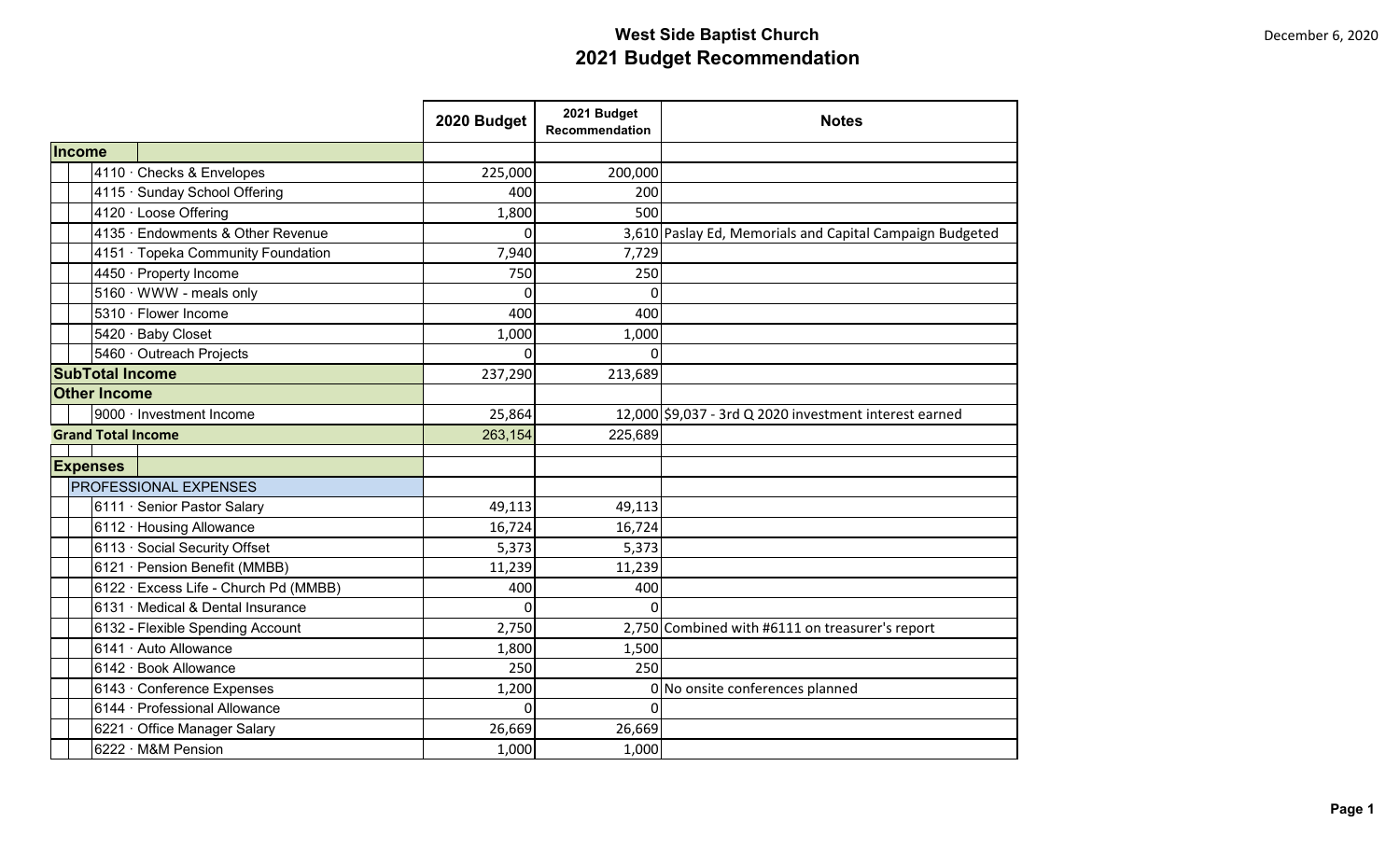|                                                  | 2020 Budget | 2021 Budget<br>Recommendation | <b>Notes</b>                                                  |
|--------------------------------------------------|-------------|-------------------------------|---------------------------------------------------------------|
| 6223 · Medical & Dental Insurance                | 1,750       |                               | 2,800 Notification received on increase                       |
| 6240 · Choir Director                            | 7,000       |                               | 5,000 Salary rate same change based on experience in 2020     |
| 6250 · Custodial Services                        | 14,200      | 14,200                        |                                                               |
| 6260 · Nursery Attendant                         | 4,500       |                               | $2,250$ 1 staff and 1 volunteer                               |
| 6270 · Organist/Accompanist                      | 6,000       |                               | 3,000 Salary rate same change based on experience in 2020     |
| 6280 · Miscellaneous                             | 1,000       |                               | 3,000 Additional custodial services                           |
| 6311 · Direct Deposit Fee                        | 319         | 319                           |                                                               |
| 6350 · Employer Payroll Taxes                    | 4,542       | 4,522                         |                                                               |
| Total 6101 · Pastoral and Staff Payroll          | 155,829     | 150,109                       |                                                               |
|                                                  |             |                               |                                                               |
| 7000 · MISSION GIVING                            |             |                               |                                                               |
| $7101 \cdot ABCCR$                               | 18,385      |                               | 10,050 10% of 4010, 4015, 4020 plus designated mission giving |
| 7105 · Bethel Neighborhood Center (started 2016) | 300         |                               | 0 Pledge completed                                            |
| 7110 - Missions for Murrow Trip                  | 1,200       |                               | 1,200 Pay out of capital campaign (see #4135)                 |
| 8440 · Mission Education                         | 50          | 50                            |                                                               |
| 8410 · ABWM                                      | 500         |                               | 50 Offering for Fall project                                  |
| Total 7000 · MISSION GIVING                      | 20,435      | 11,350                        |                                                               |
|                                                  |             |                               |                                                               |
| 7500 · STEWARDSHIP                               |             |                               |                                                               |
| 7511 · New Equipment/Furniture                   | 250         | 250                           |                                                               |
| 7520 · Insurance                                 | 8,400       |                               | 9,500 This year \$9,308.                                      |
| 7530 · Facility Operations                       | 3,500       |                               | 3,000 Includes Epic Supplies, Sam's Club and Ameripride       |
| 7540 · Technology Operations                     | 1,000       |                               | 1,000 New computer for office                                 |
| 7550 · Capital Contingency                       | 1,000       | 1,000                         |                                                               |
| 7570 · Stewardship Program                       | 500         |                               | 500 Offering envelopes \$2.24/person.                         |
| 7625 · Office Operations                         | 7,620       |                               | 10,000 Includes copier, Cox (internet & phone), supplies      |
| 7651 · Van Operating Costs                       | 500         | 500                           |                                                               |
| 7652 · Van Tags/Taxes                            | 400         | 400                           |                                                               |
| 7653 · Van Insurance                             | 650         | 650                           |                                                               |
| 7655 · Van Repairs/Maintenance                   | 500         | 1,000                         |                                                               |
| 7710 · Building Facility Maintenance             | 13,500      | 13,000                        |                                                               |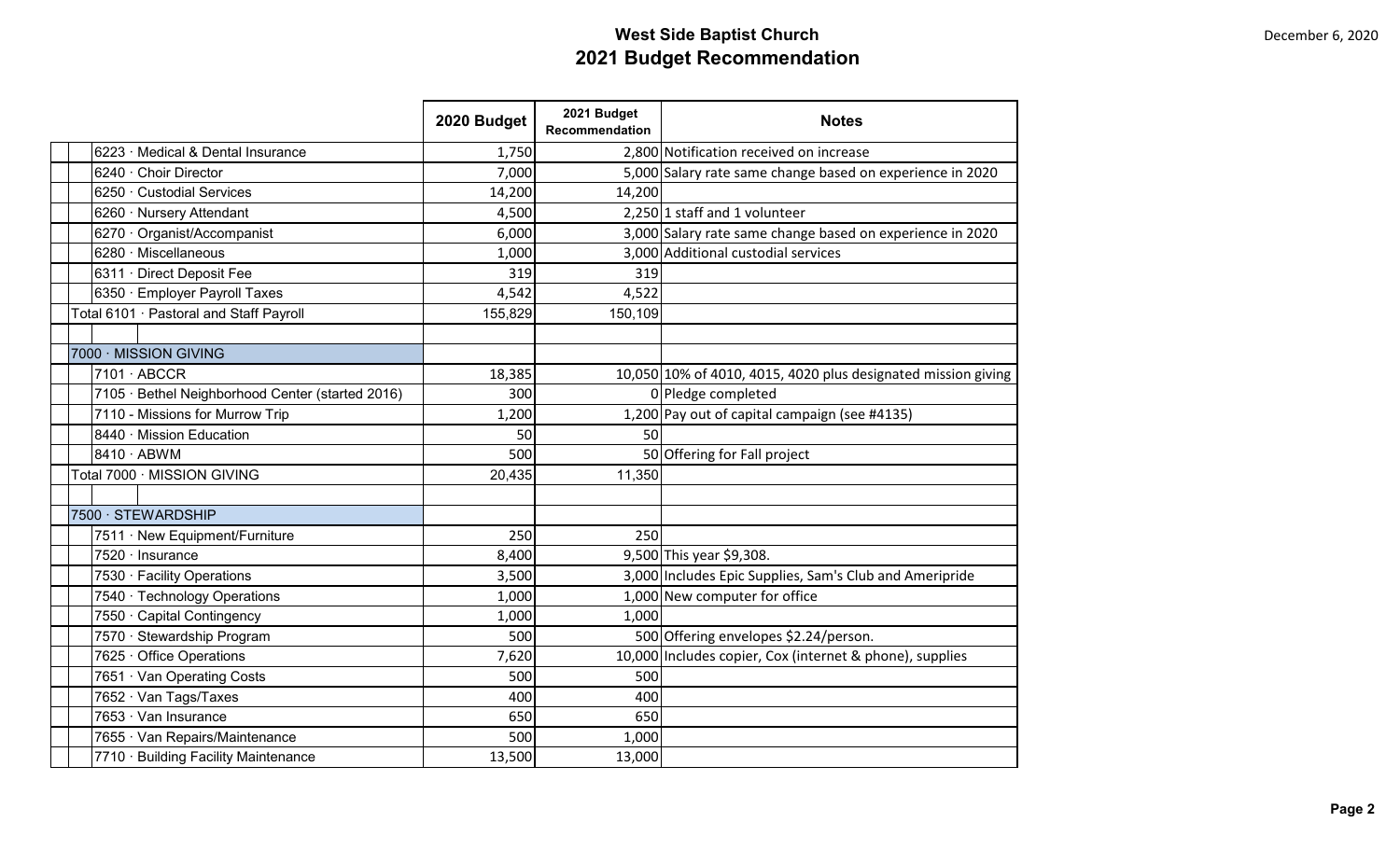|                                                     | 2020 Budget | 2021 Budget<br>Recommendation | <b>Notes</b>                                     |
|-----------------------------------------------------|-------------|-------------------------------|--------------------------------------------------|
| 7720 · Minor Maintenance/Improvements               | 2,000       | 2,000                         |                                                  |
| 7730 · Organ/Piano Maintenance                      | 815         |                               | 800 Pay out of memorials (see #4135)             |
| 7810 · Utilities - Electricity                      | 9,500       | 8,500                         |                                                  |
| 7820 · Utilities - Gas                              | 7,200       | 7,500                         |                                                  |
| 7840 · Utilities - Trash                            | 550         |                               | 540 \$45/mo                                      |
| 7850 · Utilities - Water/Sewer                      | 2,000       | 1,200                         |                                                  |
| 7900 · Misc Exp - Stewardship                       | O           | 0                             |                                                  |
| Total 7500 · STEWARDSHIP                            | 59,885      | 61,340                        |                                                  |
|                                                     |             |                               |                                                  |
| 8100 · CHRISTIAN EDUCATION                          |             |                               |                                                  |
| 8110 · Camping Program (Scholarships)               | 1,100       | 0                             |                                                  |
| 8120 · Children's Committee (Children's Church)     | 125         | 50                            |                                                  |
| 8125 · Nursery Supplies                             | 50          | 50                            |                                                  |
| 8150 · Sunday School Supplies (Curriculum & Supplie | 800         |                               | 800 Pay out of Paslay Education Fund (see #4135) |
| 8155 · VBS/Summer Program                           | 800         | 1,000                         |                                                  |
| 8160 · WWW Meals                                    | 2,000       |                               | 1,000 Unclear when program will begin in 2021    |
| 8165 · WWW Program (Curriculum & Supplies)          | 450         | 450                           |                                                  |
| 8180 · Kids Activities & Graduation gifts           | 150         | 450                           |                                                  |
| 8190 · American Baptist College Scholarship         | 12,000      | 12,000                        |                                                  |
| Total 8100 · CHRISTIAN EDUCATION                    | 17,475      | 15,800                        |                                                  |
|                                                     |             |                               |                                                  |
| 8200 · FELLOWSHIP & MEMBERSHIP                      |             |                               |                                                  |
| 8230 · Funerals                                     | 400         |                               | 200 Experience in 2020                           |
| 8250 · Hospitality                                  | 600         |                               | 300 Experience in 2020                           |
| 8270 · Receptions                                   | 100         |                               | 50 Experience in 2020                            |
| 8290 · Misc Exp - Fellowship                        | 50          | 50                            |                                                  |
| 8310 · Flower Expenditures                          | 750         | 750                           |                                                  |
| 8330 · Homebound Ministry                           | 100         | 100                           |                                                  |
| 8350 · NE Area Dues                                 | 50          | 50                            |                                                  |
| 8370 · Subscriptions                                | 500         |                               | 200 Experience in 2020                           |
| 8380 · Supplies - Membership                        | 100         | 100                           |                                                  |